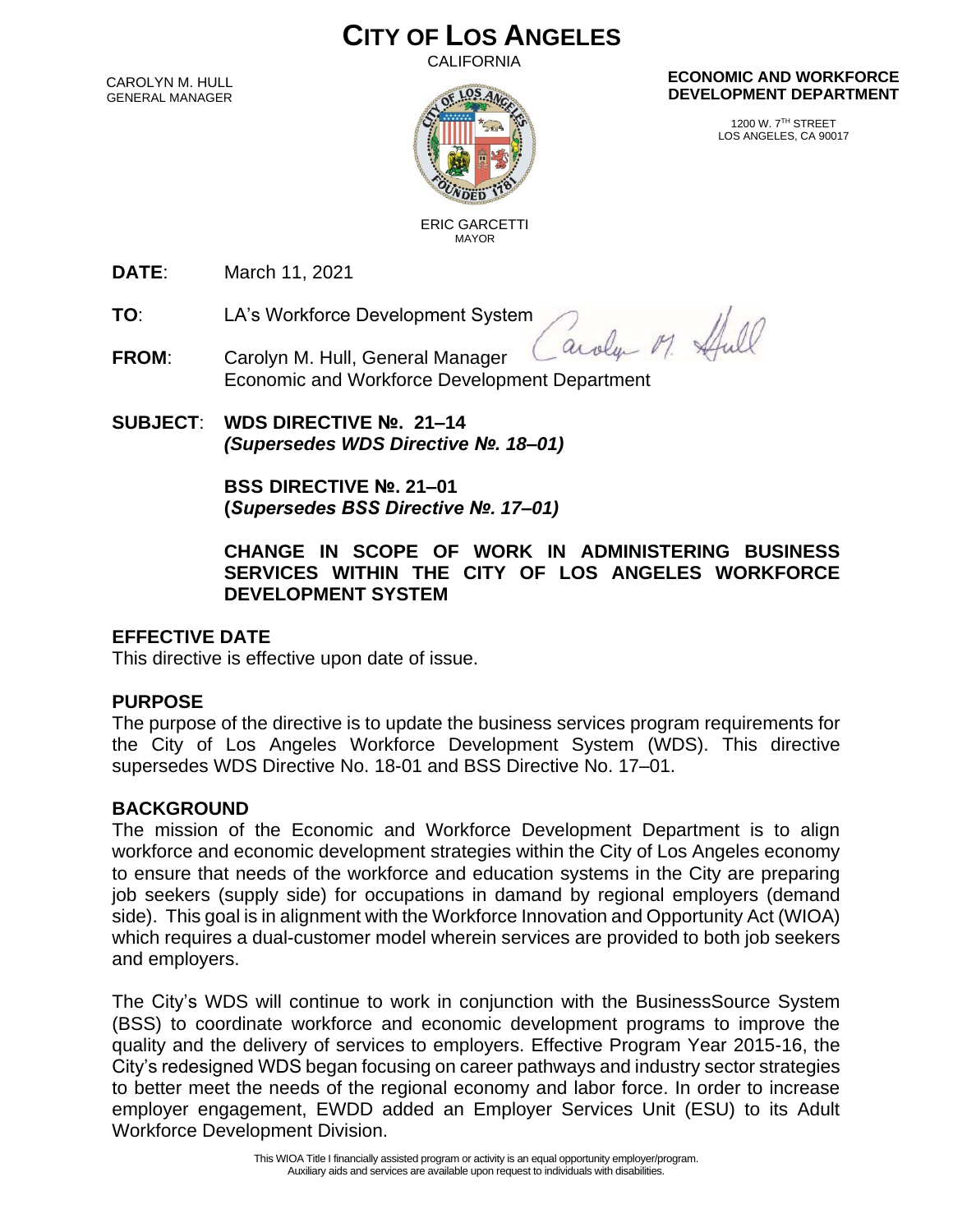This directive updates the Los Angeles BusinessSource Center (LABSC)/WorkSource Center (WSC) referral process and establishes LABSC/WSC planning and collaboration meeting requirements. The directive modifies the types of Business Services that will be counted toward the WSC's yearly goals, as well as modifies the types of documentation required to support the business services reported.

Additionally, this directive instructs all WSCs to implement the use of Launchpad Salesforce to track employer engagement and services effective January 1, 2021. Each Center must use its own funding to purchase a minimum of one license.

#### **REQUIRED ACTION Referral Process Requirement**

- 1. Both the LABSCs and the WSCs are required to enter into a Memorandum of Understanding (MOU) to refer business clients for the purpose of providing the appropriate business services under each delivery system. The MOU should be entered into no later than August 30 of the Program Year. An updated LABSC/WSC Business Referral Form is attached.
- 2. The WSC must provide a copy of the MOU mentioned above to the Employer Services Unit upon execution of the MOU, as well as to each WSC's program monitor.
- 3. Each WSC is required to collaborate with the LABSC in their region. An updated LABSC/WSC Regional Matrix is attached. WSCs may also collaborate with additional LABSCs in the system.
- 4. The WSCs shall collect the following information on all business referrals: a) type of services needed and b) confirmation date of receipt of the referral.
- 5. A Business Needs Assessment (BNA) Form must be completed for each employer customer/LABSC client served. The WSC Business Needs Assessment is attached.
- 6. Each WSC Business Services Representative is to transfer the Business Referral Form via email to their respective LABSC collaborative partner with a copy to their Program Directors.
- 7. The WSC Business Services Representative must make a reasonable effort to contact the employer customer to determine further service actions to be taken.
- 8. For each referral, the WSC Business Services Representative must, at a minimum, make one follow-up attempt within 14 days of the date of the referral and note the date of completion of services, if available.
- 9. After completing the follow-up portion of the Business Referral Form, the Business Referral Form must be emailed to the referring party and the respective Program Directors.
- 10. The contractual goal is a minimum of 10 business referrals, supported by appropriate documentation, for each WSC to an LABSC and vice-versa per program year.

#### **Planning and Collaboration Meeting Requirements**

1. Each WSC Business Services Representative is required to attend planning and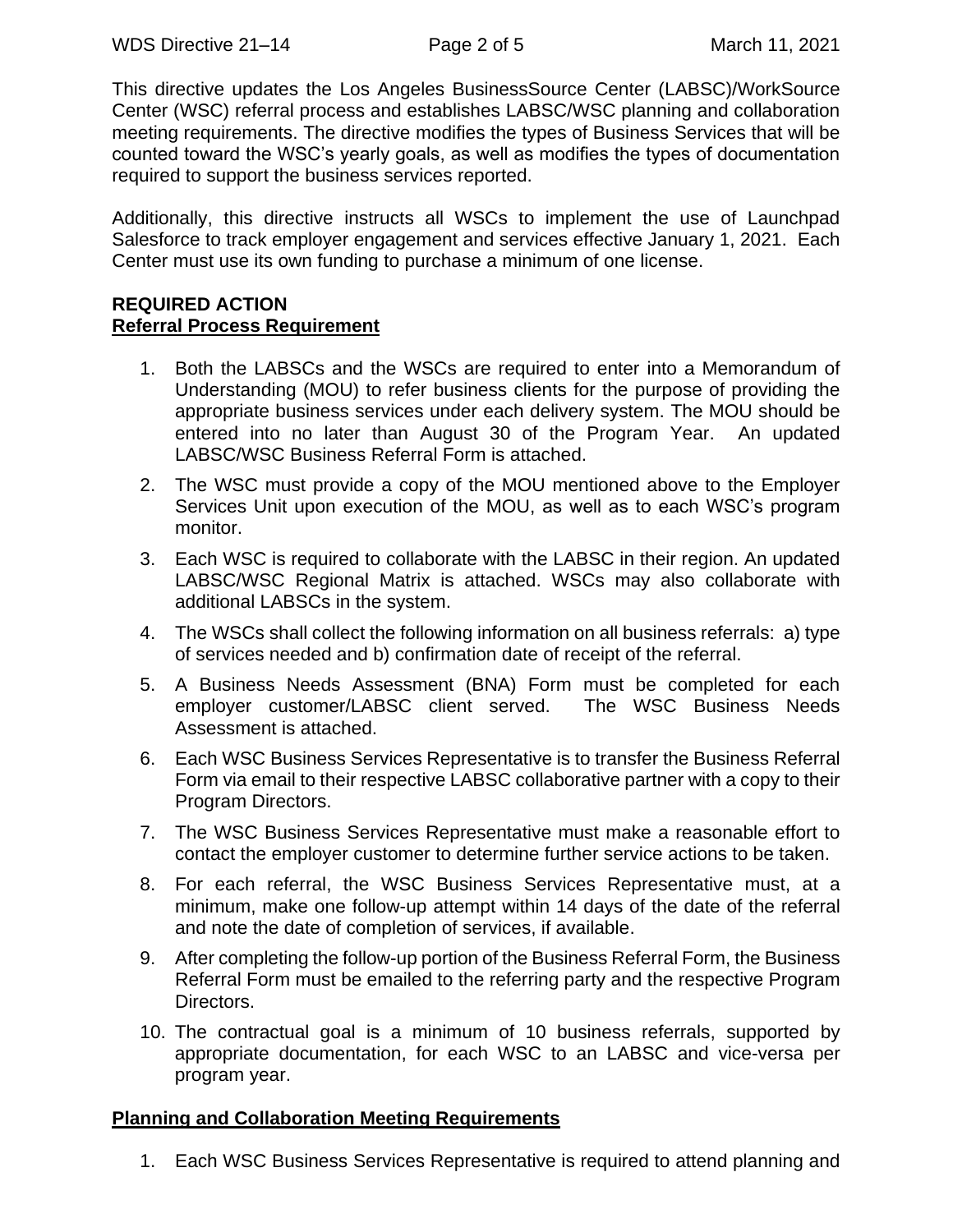collaboration meetings bi-monthly or as scheduled by EWDD to coordinate and improve delivery of workforce and economic development programs and services to employers. In addition, during these meetings, program and policy updates, industry sector presentations, training, and/or technical assistance will be provided and regional/system collaboration efforts facilitated.

- 2. Each WSC Business Services Representative is required to attend a quarterly LABSC/WSC meeting.
- 3. Upon staff turnover in the WSC Business Services unit, EWDD must be notified immediately of the new staff member's contact information to update its internal Business Representative Contact Roster.

#### **Qualifying Business Services and Documentation Requirements**

1. The activities which qualify as business services and the documentation requirements for receiving credit for these activities are outlined in the attached WSC Qualifying List of Business Services. Each business service is aligned with the prevailing State of California WSD 19-03 and WSIN 19-51.

#### **Performance Requirements**

1. The City of Los Angeles' (City) WorkSource Center System business service delivery performance levels are as follows:

| <b>Number of Unduplicated Employer Customers</b>                                                     | 70 |
|------------------------------------------------------------------------------------------------------|----|
| Number of New Employer Customers                                                                     | 20 |
| <b>Number of Referrals to Nearest LABSCs</b>                                                         | 10 |
| Number of Business Services Provided                                                                 | 90 |
| Number of Sector-Based Employer Customers                                                            | 15 |
| <b>Number of Industry Sector Councils</b>                                                            | 1  |
| Number of Partnerships with Adult/Career Education<br><b>Facilities for Industry Sector Training</b> |    |

- a. Full-service WSCs shall serve a minimum of **70** unduplicated employer customers per program year.
- b. Of the minimum 70 unduplicated employer customers served, **20** must be new for the program year.
- c. Of the minimum 70 unduplicated employer customers served, a minimum of **10** of those shall be business referrals to the nearest LABSCs. A maximum of **20** business referrals to the LABSCs will count toward the minimum number of 90 business services delivered.
- d. A minimum number of **90** business services must be provided to all employer customers (whether new or repeat) served by each WSC per program year.
- e. All employer service activities must be recorded using a Customer Relations Management System (CRM) prescribed by the EWDD).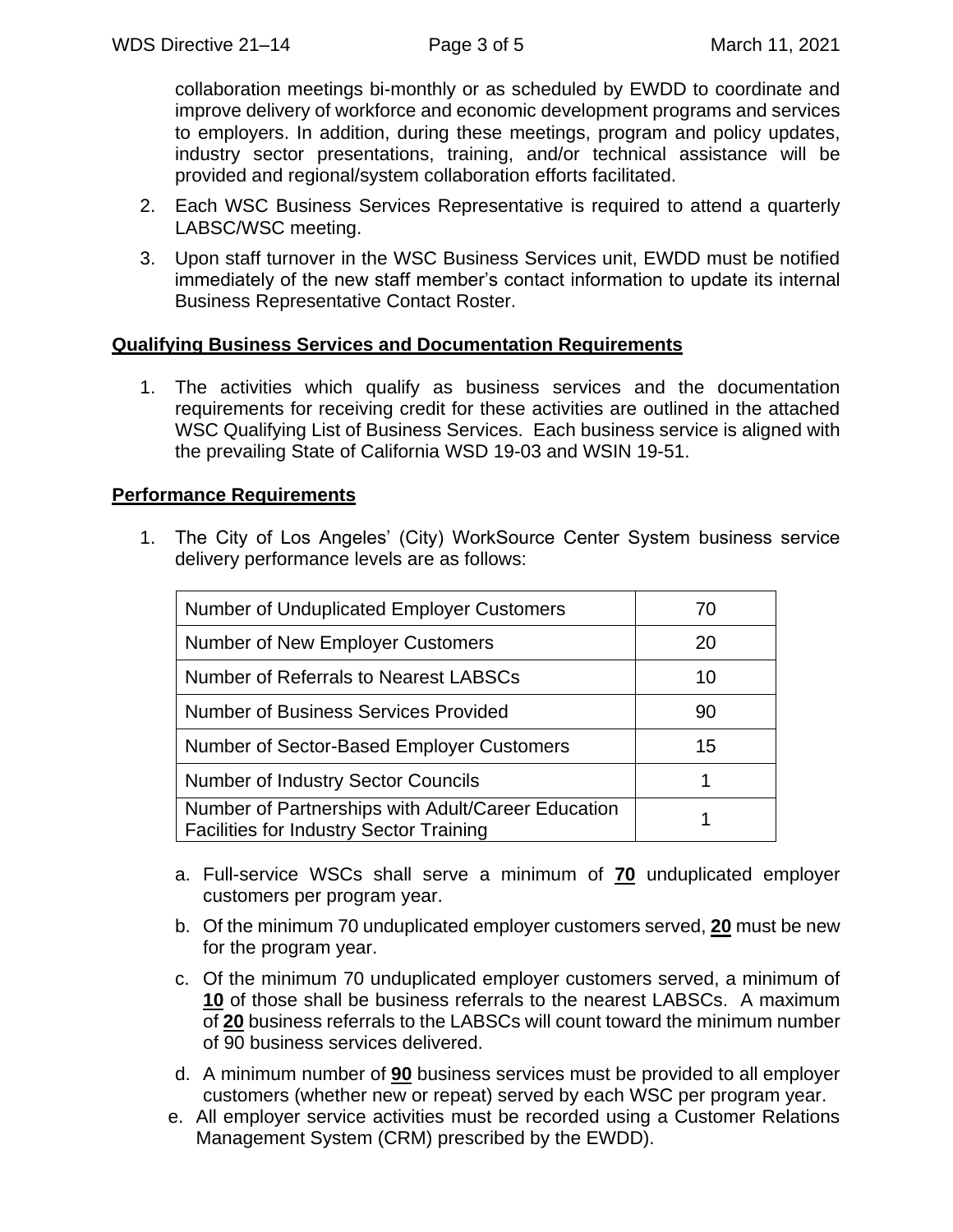#### **Industry-Sector Employer Customers**

- 1. Of the minimum 70 unduplicated employer customers served, a minimum of **15** of those shall be sector-based employer customers focused on the WSC's two (2) identified sectors.
- 2. The WSCs are required to participate in at least one industry sector council focused on **one** (1) of the two (2) sectors served by that particular WSC.
- 3. The WSCs are required to partner with a minimum of one (1) adult/career education facility to provide training in at least one (1) of the two (2) sectors served by that particular WSC.

### **Reporting Requirements**

| Monitoring Site Visits and Business File Review                                                                                                          | Semi-Annually |
|----------------------------------------------------------------------------------------------------------------------------------------------------------|---------------|
| <b>Employer Customer List and Business Service Monitoring Tool</b>                                                                                       | Quarterly     |
| <b>Business Outreach Tracking Form</b><br>(list of events/meetings attended for outreach purposes)                                                       | Quarterly     |
| Job Fair and Targeted Recruitments Tracking Form<br>(list of all job fairs, recruitments, and other candidate recruiting<br>events sponsored by the WSC) | Quarterly     |
| Use of Launchpad Customer Relationship Management (CRM)<br>tool to track employer engagement                                                             | Ongoing       |

- 1. The standard monitoring requirements for the Employer Services delivery system are semi-annual site visits/business file reviews and quarterly self-reporting of performance via the attached updated Employer Customer List and Business Service Monitoring Tool.
- 2. The Employer Customer List and Business Service Monitoring Tool has been revised to include information tracked by the State Employment Development Department. Additionally, WSCs are now required to track the owner status of employer customers (e.g., Minority-Owned Business, Women-Owned Business, etc.). A column with drop-down boxes has been added.
- 3. WSC Business Services are required to submit to the City a quarterly record of events/meetings attended for outreach purposes (i.e., business workshops/seminars, business resource fairs, networking events, etc.). The Business Outreach Tracking Form is attached.
- 4. WSC Business Services are required to compile and maintain a list of job fairs, targeted recruitment, and other candidate recruiting events sponsored by the WSC. The Job Fair and Targeted Recruitment Tracking Form is attached.
- 5. Quarterly reports are due on January 10th, April 10th, July 10th, and October 10th for the preceding quarter, or upon request of the monitor and/or contract administrator.
- 6. WSC Business Services are required to use Launchpad's CRM tool in addition to CalJOBSSM to track all data associated with Employer Services.